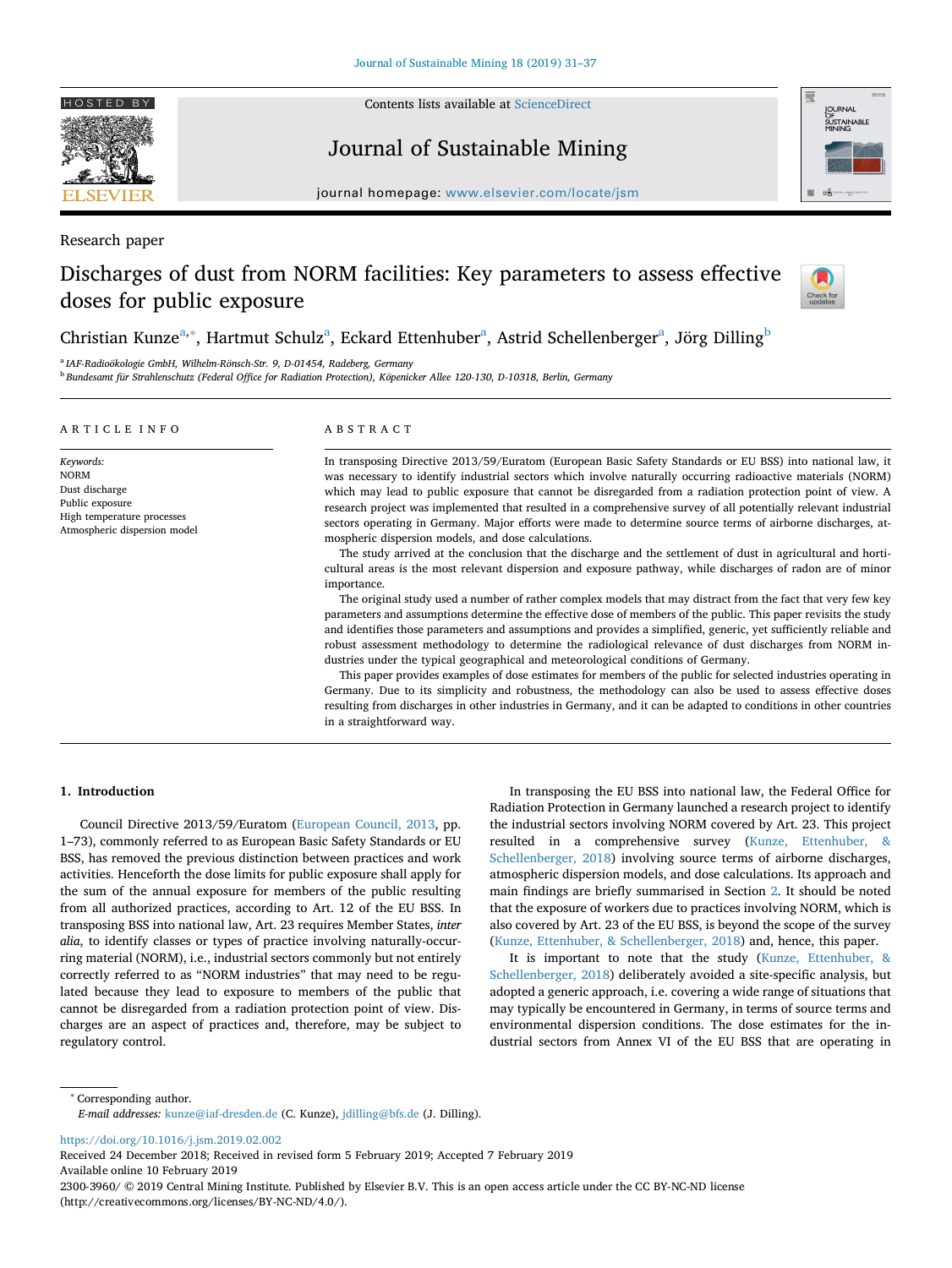Germany serves as guidance to lawmakers and regulatory authorities on whether regulatory control of those sectors would, in principle, be warranted within a graded approach, and whether any of those sectors should be included in a "White List" of potentially relevant industrial sectors, similar to Annex VI of the EU BSS, referred to in Art. 23 of the EU BSS.

Concerning the dust pathway, the study ([Kunze, Ettenhuber, &](#page-6-1) [Schellenberger, 2018\)](#page-6-1) employed rather complex models that may distract from the fact that very few key parameters and assumptions dominate the results. More details on this study have been published elsewhere [\(Kunze, Ettenhuber, Schellenberger, & Dilling, 2018\)](#page-6-2). The present paper revisits the study and summarises key parameters and assumptions.

Section [3](#page-3-0) explores whether a simple, multiplicative approach using a few key parameters could be developed in order to estimate the order of magnitude of effective doses for members of the public, resulting from dust-borne discharges from NORM facilities.

In Section [4,](#page-4-0) dose estimates using the generic approach are carried out for four industrial sectors with significant dust emissions operating in Germany:

- Cement production
- Primary iron production
- Lead smelters
- Coal-fired power plants.

In addition to a base case that reflects the average plant size and dust discharges typical for the respective sector, a plausible distance of the receptors from the source of the discharge (chimney) and average meteorological conditions prevailing in Germany, Section [4](#page-4-0) also provides the results of sensitivity analyses under very conservative assumptions.

Section [5,](#page-5-0) finally, summarises the findings and puts them in perspective with respect to the provisions adopted in the new Radiation Protection Law of 2017 that implements the EU BSS in the German legal and regulatory framework.

It is noted that discharged dust from material storage and handling, maintenance of boilers, dust filters etc., and of radon were found in ([Kunze, Ettenhuber, & Schellenberger, 2018\)](#page-6-1) to be of minor importance in the overall picture of NORM industries operating in Germany, and therefore will not be considered further in this paper. The remainder of this paper focuses on discharges from high-temperature processes.

# <span id="page-1-0"></span>**2. Summary of the approach and main findings of the dose estimate for discharges from NORM industries in Germany**

### *2.1. Overview*

The survey of discharges from NORM industries in ([Kunze,](#page-6-1) [Ettenhuber, & Schellenberger, 2018\)](#page-6-1) was structured as follows:

- Determination of the source term of the discharges, expressed in Bq per year, and identification of the typical radionuclide vector of the discharges.
- Development of a numerical, Lagrangian particle trajectory model.
- Development of a dose model that links the deposition rate of the radionuclides to the effective dose of the representative person.

The following sub-sections will summarise the approach to each of these steps.

#### *2.2. Source terms of the discharges*

Based on the "White List" of industrial sectors in Annex VI to the EU BSS and a tentative list of additional industrial sectors that were known to be operating in Germany, a survey was carried out to identify those sectors that are currently using, or in the foreseeable future may be expected to use, raw materials of increased natural radioactivity, so that significant discharges may be predicted.

For sectors that passed an initial screening stage with respect to their discharges, attempts were made to estimate activity source terms in more detail. In the case of dust-borne discharges of natural radionuclides, the estimates of source terms were based on one of the following or a combination thereof:

- Data on emissions of natural radioactivity, either from published sources or using company information. However, such data was very hard to obtain.
- Data in the public domain on dust settling rates  $(g/m^2/s)$  or activity deposition rates  $(Bq/m^2/s)$  from environmental monitoring programs. Emission rates were estimated using a reverse modelling approach. If only dust settling rates were known, assumptions on the activity concentration of the dust particles had to be made.
- Raw material input and activity concentration of the raw material, under the assumption that in high-temperature processes all input activity of volatile nuclides such as Po-210 is transferred to dust. This approach requires knowledge on the retention rate of the dust filter. Dust retention rates between 95 and 99% are realistic in modern filters: for lead smelters ([European Commission. European](#page-6-3) [IPPC Bureau, 2014\)](#page-6-3), for cement production ([European Commission.](#page-6-4) [European IPPC Bureau, 2013](#page-6-4)), for primary iron production [\(European Commission. European IPPC Bureau, 2012](#page-6-5)), and for coalfired power plants ([European Commission. European IPPC Bureau,](#page-6-6) [2016](#page-6-6)).

As will be shown in sub-section [2.4](#page-2-0) below, the most dose-relevant nuclides are Po-210 and, to a lesser extent, Pb-210. This is due to the high dose conversion factors of these two nuclides and the fact that the NORM industries with significant dust discharges all involve hightemperature processes in which nuclides of volatile elements, such as polonium and lead, are preferentially redistributed from the combustible or raw materials into the dust stream.

[Table 1](#page-1-1) shows the results of the survey in [\(Kunze, Ettenhuber, &](#page-6-1) [Schellenberger, 2018](#page-6-1)) for selected sectors involving high-temperature processes.

# *2.3. Atmospheric dispersion model*

For the numeric modelling of the atmospheric transport of dust and radon the code ARTM (Atmospheric Radionuclide Transport Model ([Federal Office for Radiation Protection, 2018\)](#page-6-7)) was used. ARTM is based on Lagrange trajectories of unit air volume elements. It includes dry and wet deposition and takes into account radioactive decay along the trajectory. A comprehensive description of the ARTM code can be found in ([Hettrich, 2017\)](#page-6-8). The model requires time-resolved meteorological data and, unless flat topography is assumed, a digital topographical model (DTM).

The survey of NORM industry sectors was deliberately generic, i.e., not site-specific. The key question was to identify industry sectors whose discharges may lead to effective doses for the public, which cannot be disregarded from a radiation protection point of view, under

## <span id="page-1-1"></span>**Table 1**

Estimated source terms for Po-210 and Pb-210 from high-temperature processes, average plant capacity.

| Sector                   | Production/generation<br>capacity | Discharge of Po-210,<br>GBq/a |
|--------------------------|-----------------------------------|-------------------------------|
| Cement production        | $0.7$ Mt/a                        | 1.0                           |
| Power plants (hard coal) | $1 \text{ GW}_{\text{el}}$        | 2.4                           |
| Primary iron production  | $5 \mathrm{Mt/a}$                 | 7.5                           |
| Lead smelting            | $0.1$ Mt/a                        | 0.5                           |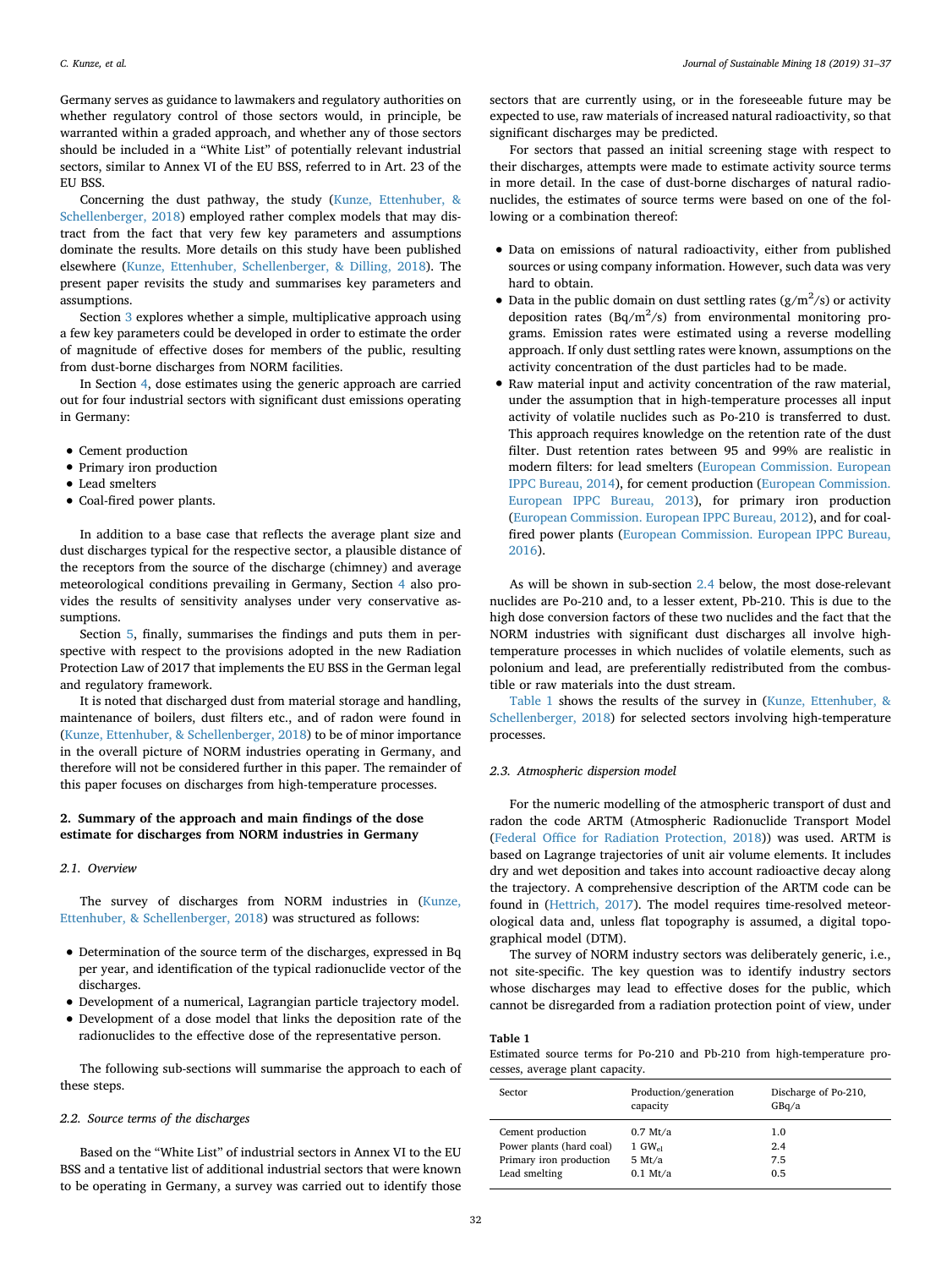a wide range of typical topographical and meteorological conditions prevailing in Germany. The German Meteorological Service (DWD) provides so-called TRY (Test Reference Year) model datasets that represent average weather conditions over the course of one year in 1-h time steps ([German Meteorological Service, 2017](#page-6-9)). At the time of writing, TRY datasets were available for 15 characteristic regions in Germany.

Atmospheric dispersion models were run to obtain dust deposition rates, expressed in  $g/(m^2 a)$ , in each of the 15 TRY regions. The activity deposition rate is simply calculated by multiplying the nuclide-specific activity concentration of the dust particles.

## <span id="page-2-0"></span>*2.4. Dose model*

In order to estimate doses resulting from discharges of dust (in addition to the exposure to the natural background, including as radon and direct radiation), the following exposure pathways were considered:

• Ingestion of food impacted by dust settlement, including the following:

o Dust settlement on plants that are consumed directly, including: – Crops (including cereals),

- Fruits and vegetables (including juices),
- Leafy vegetables (salad).
	- o Dust settlement on plants used as fodder by dairy and beef cattle,
- Transfer from milk into dairy products and into breast milk, and consumption of milk, dairy products and breast milk.

The activity concentration  $a_n$  of a plant resulting from dust settlement has been calculated according to the following formula [\(Federal](#page-6-10) [Office for Radiation Protection of Germany, Department of Radiation](#page-6-10) [Protection and Environment, 2011\)](#page-6-10):

$$
a_{n,p} = D_n \frac{1 - \exp(\lambda_{n,p} t_p)}{Y_p \lambda_{n,p}}
$$
\n<sup>(1)</sup>

where

 $a_n$  is the activity concentration of nuclide *n* in Bq/kg,

 $D_n$  is the activity deposition rate in Bq/(m<sup>2</sup> s) of nuclide *n*,

 $Y_p$  is the yield of plant species in kg/m<sup>2</sup> per vegetation period, see [\(Federal Office for Radiation Protection of Germany, Department of](#page-6-10) [Radiation Protection and Environment, 2011\)](#page-6-10) for numerical values, *λn,p* is the effective residence coefficient of a nuclide *n* on a plant of species *p*, which can be approximated by 5.7E-7 s<sup>−1</sup> for the food and fodder plants considered,

 $t_p$  is the time over which dry or wet deposition takes place during a vegetation period (2.6E6 s or 5.2E6 s, depending on plant species *p*).

Using age-specific consumption rates of various foodstuffs that are typical for nutrition habits in Germany ([Federal Office for Radiation](#page-6-10) [Protection of Germany, Department of Radiation Protection and](#page-6-10) [Environment, 2011\)](#page-6-10), [Fig. 1](#page-2-1) shows the effective dose resulting from the ingestion of various foodstuffs linked with food and fodder plants, assuming the deposition of dust with a unity activity concentration of each nuclide of the U-238 series of 1 Bq/g, at a deposition velocity of 1 cm/s. The representative person is an infant (age group  $\lt$  1 a), since dose conversion factors of the relevant nuclides are higher than in all other age groups, which also outweighs the lower food consumption rates. The dose coefficients of the nuclides considered here for infants are shown in [Table 2](#page-2-2) below.

Deposition of dust in agricultural and horticultural areas and the subsequent consumption of vegetables, fruit, milk and dairy products are the most relevant pathways that dominate over other dispersion and

<span id="page-2-1"></span>

**Fig. 1.** Nuclide-specific contributions to the effective dose resulting from the direct or indirect ingestion of various foodstuffs contaminated at a unit deposition rate of 1 Bq/( $m<sup>2</sup>$  a).

<span id="page-2-2"></span>

| Table 2         |                                                                   |  |  |  |
|-----------------|-------------------------------------------------------------------|--|--|--|
|                 | Ingestion dose coefficients of relevant nuclides for infants (age |  |  |  |
| group $< 1a$ ). |                                                                   |  |  |  |

| Nuclide  | Ingestion dose coefficient, µSv/Bq |
|----------|------------------------------------|
| $U-238$  | 0.34                               |
| $U-234$  | 0.37                               |
| Th-230   | 4.1                                |
| Ra-226   | 4.7                                |
| $Pb-210$ | 8.4                                |
| $Po-210$ | 26                                 |

exposure pathways that are usually taken into account in dose calculation guidelines ([Federal Ministry of the Environment and Reactor](#page-6-11) [Safety, Germany, 2012;](#page-6-11) [Federal Office for the Radiation Protection of](#page-6-10) [Germany, the Department of Radiation Protection and Environment,](#page-6-10) [2011\)](#page-6-10), by at least one order of magnitude, such as inhalation of dust, soil contamination by dust and uptake of radionuclides by plant roots, ingestion of contaminated soil, exposure to gamma and beta emitting dust particles deposited on the soil or in the dust cloud.

It should be noted that the natural background, such as the radionuclide contents of the soil or the deposition of excess Pb-210 (resulting from the decay of Rn-222 in the atmosphere), is not considered here as this study is only interested in doses that are in addition to the natural background.

From the discussion above, Po-210 can be identified as the key nuclide with the highest relative contribution to public exposure among the natural radionuclides considered. This is due its high dose conversion factor (see [Table 2](#page-2-2)) and to the fact that virtually all relevant dust emissions occur from high temperature processes, such as smelting or coal combustion, in which Polonium with a boiling point of 962 °C is volatilised. Pb-210 is also volatile in high-temperature processes, but to a lesser degree due to its higher boiling point (1744 °C).

It also follows from [Fig. 1](#page-2-1) that, for the generic approach that is discussed here, Pb-210 is of minor importance in comparison to Po-210, despite the fact that it is also present in the discharges of dust from high-temperature processes. In comparison with Po-210, all other nuclides of the U-238 series can be neglected as far as dust emissions from high-temperature processes are concerned.

Taking into consideration all exposure pathways and the associated consumption rates as described in detail in [\(the Federal Office for](#page-6-10) [Radiation Protection of Germany, the Department of Radiation](#page-6-10) [Protection and Environment, 2011\)](#page-6-10), a deposition rate of 1 Bq/( $m<sup>2</sup>$  a) of Po-210 in agricultural land leads to an aggregate effective dose of 38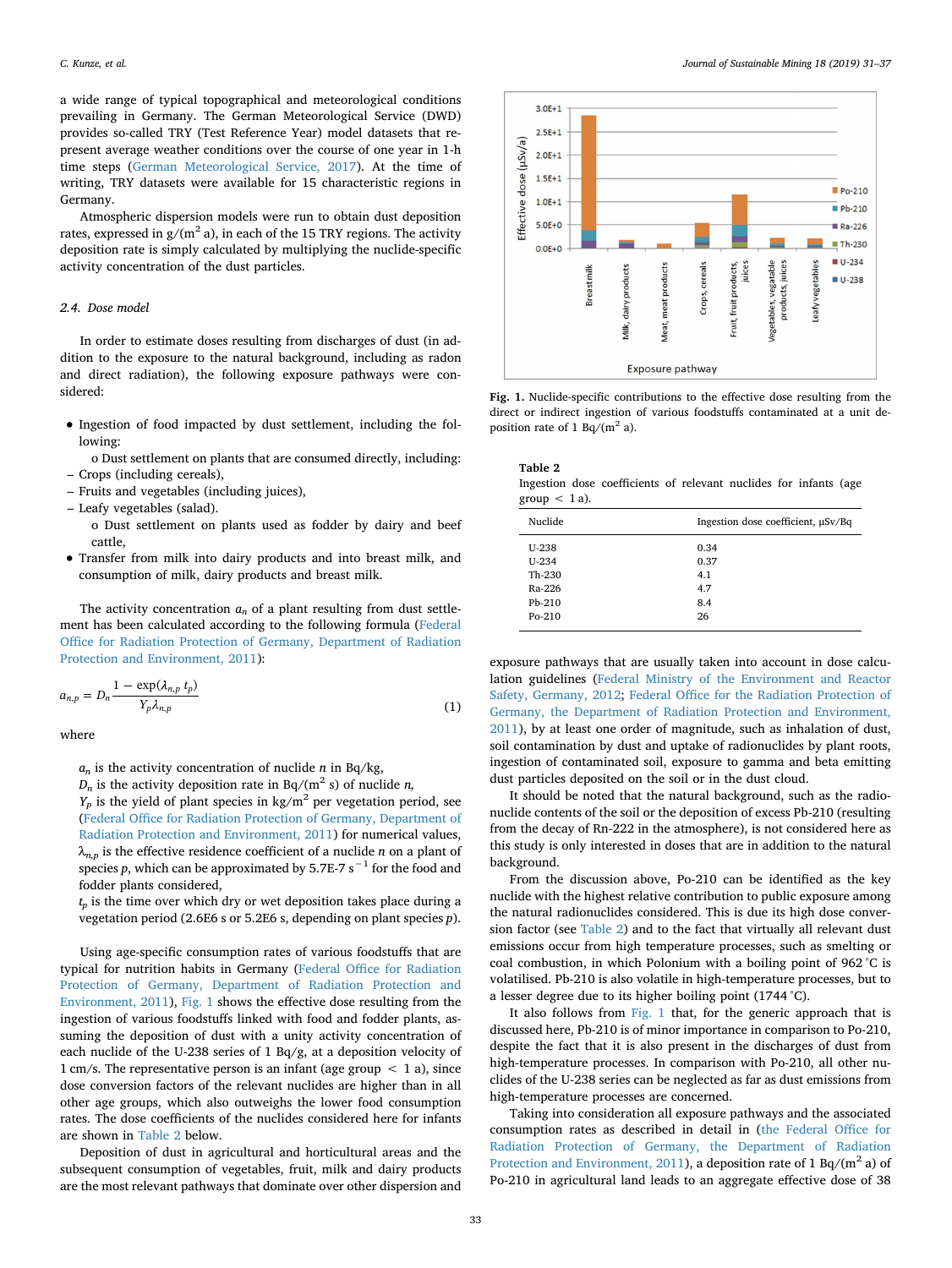<span id="page-3-1"></span>

**Fig. 2.** Example of wet and dry activity deposition rate resulting from a unit source strength of 1 GBq/a. The deposition rates are shown along a radius in the main wind direction.

 $\mu$ Sv/a in infants (age group " < 1 year") for all exposure pathways involving the ingestion of foodstuffs discussed above. This conversion factor between the deposition rate of Po-210 and effective dose via a series of food ingestion pathways will also be used in the simplified approach described in Section [3.](#page-3-0)

# *2.5. Summary of findings of the survey [\(Kunze, Ettenhuber, &](#page-6-1) [Schellenberger, 2018\)](#page-6-1)*

The study arrived at a series of conclusions that are summarised below:

- Under typical West European meteorological conditions, the numeric transport model clearly shows that within a distance of five times the chimney height, wet deposition outweighs dry deposition by at least a factor of three (see [Fig. 2](#page-3-1)). Wet deposition is largely independent of the chimney height.
- Extensive sensitivity analyses were carried out in order to determine whether the effective dose depends critically on the meteorological conditions or facility-specific parameters, such as chimney height or topographical setting. Within the typical ranges of meteorological conditions prevailing in Germany, the wet deposition rate of dust does not significantly (i.e., beyond an order of magnitude) depend on wind speed and directional distribution, nor on the chimney height.
- Industrial facilities (power plants, metallurgical plants etc.) are usually located on fenced premises. There is a correlation between the production capacity, the footprint of a facility, and the height of the chimney. A GIS-based survey using a random sample of facilities in the coal combustion, iron smelting, and cement industries has shown that it is realistic to assume that the distance between the source (chimney) and the point of impact (horticultural use, gardens) is at a radius of at least four times the chimney height.
- Therefore, the representative person, i.e., "the individual receiving a dose that is representative of the more highly exposed individuals in the population" [\(European Council, 2013](#page-6-0), pp. 1–73), is an infant (age group  $\langle 1$  a) living at a realistic minimum distance from the point of discharge, i.e., four times the chimney height, and in the preferential direction of the wind field.

In view of these findings, one may ask whether a simple model using only a few key parameters can be developed as a robust screening tool for discharges of dust from NORM facilities to estimate the order of magnitude of the effective doses for members of the public and thus potential radiological relevance of the NORM industry sector. This question will be addressed in the next section.

# <span id="page-3-0"></span>**3. Simplified methodology to estimate the effective doses to members of the public from dust emissions**

Based on the results of Section [2](#page-1-0) that show that the wet deposition of the dust dominates the deposition rate, the three-dimensional numerical model of the transport of dust in the atmosphere can be reduced to a two-dimensional analytical expression, see [Fig. 3](#page-3-2).

The wet deposition rate *D* of dust-borne at a point is proportional to the areal activity concentration  $\hat{c}$  (in Bq/m<sup>2</sup>) at that point (i.e., the total amount of dust in a vertical column of air from the ground into infinite height, divided by the cross section of the column), and to the annual precipitation *I* (in mm/a). The proportionality factor is an empirical quantity that depends on rainfall duration characteristics. In the case of Germany, the proportionality factor is equal to  $0.19 \text{ mm}^{-1}$ , see Appendix 7 of (the [Federal Ministry of the Environment and Reactor](#page-6-11) [Safety, Germany, 2012](#page-6-11)):

 $D [Bq/(m^2a)] = \hat{c} [Bq/m^2] I [mm/a] 0.19 mm^{-1}$  (2)

In a wind field of homogeneous angular distribution of wind

<span id="page-3-2"></span>

**Fig. 3.** Schematic of the simplified two-dimensional model of dispersion and wet deposition.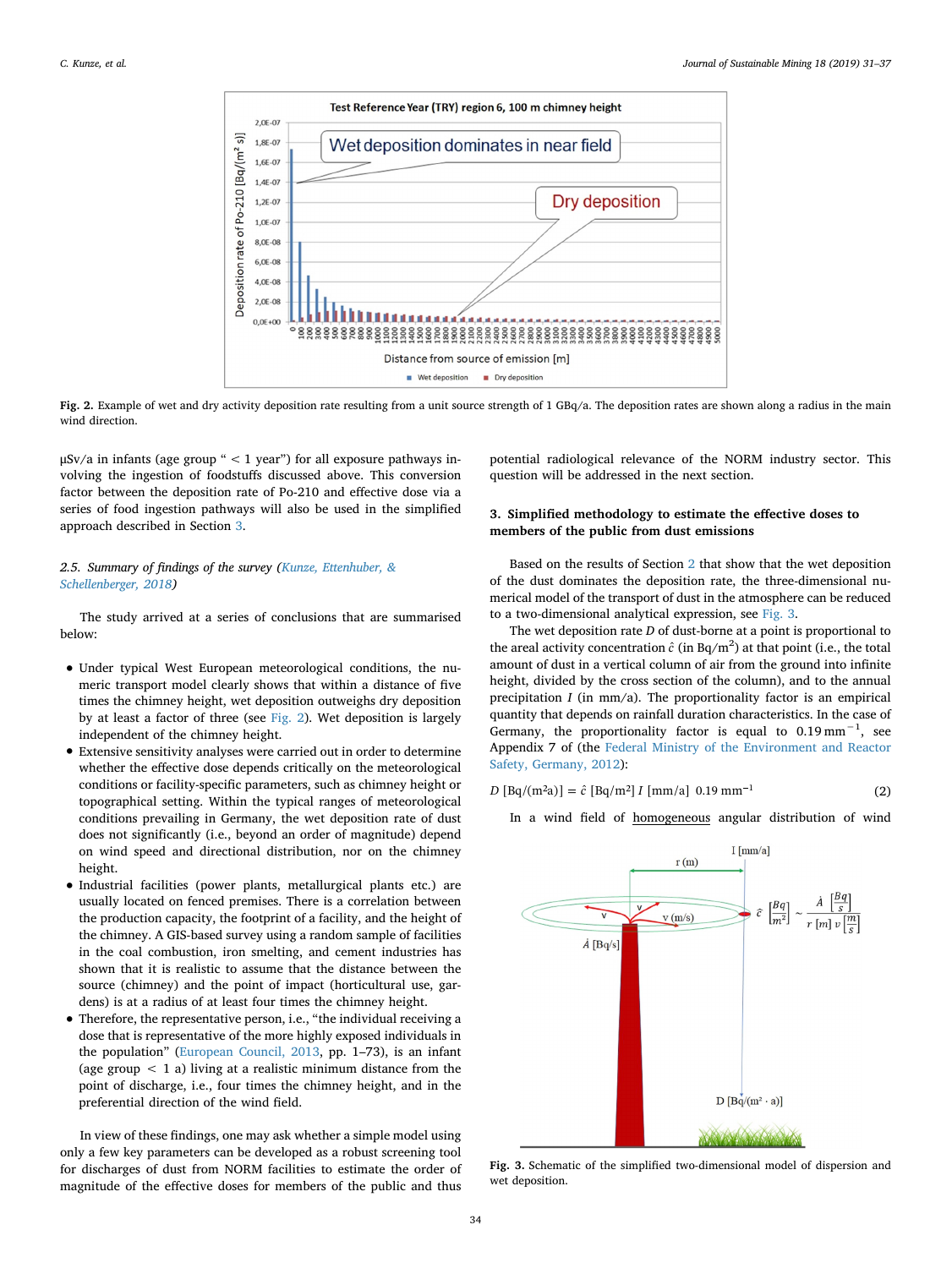#### <span id="page-4-2"></span>**Table 3**

Estimated source terms for Po-210 and Pb-210 from high-temperature processes for an average plant capacity, and effective doses calculated from the 2d model. Results from the ARTM model (last column) for comparison.

| Sector                   | Production or generation capacity<br>of an average facility | Simplified approach using a 2d dispersion model |                             |                                    |                               | For comparison: source term and effective dose according to<br>(Kunze, Ettenhuber, & Schellenberger, 2018) |                            |  |
|--------------------------|-------------------------------------------------------------|-------------------------------------------------|-----------------------------|------------------------------------|-------------------------------|------------------------------------------------------------------------------------------------------------|----------------------------|--|
|                          |                                                             | M<br>[kg/s]                                     | $C_{\text{raw}}$<br>[Bq/kg] | A<br>[Bq/s]<br>$\dot{M}$ $C_{raw}$ | $H_{\rm eff}$<br>$[\mu Sv/a]$ | A<br>[Bq/s]                                                                                                | $H_{\rm eff}$ [µSv/a] ARTM |  |
| Cement production        | $0.7$ Mt/a                                                  | 22                                              | 40                          | 26.4                               | 17                            | 8.9                                                                                                        | 9.9                        |  |
| Power plants (hard coal) | $1 \text{ GW}_{\text{el}}$                                  | 42                                              | 25                          | 31.5                               | 20                            | 43.1                                                                                                       | 52                         |  |
| Primary iron production  | 5 Mt/a                                                      | 158                                             | 50                          | 237                                | 146                           | 270                                                                                                        | 350                        |  |
| Lead smelting            | $0.1$ Mt/a                                                  | 1.6 <sup>a</sup>                                | 100                         | 4.8                                | 3                             | 9.5                                                                                                        | 12                         |  |

<span id="page-4-3"></span> $^{\text{a}}$  For an annual production of 0.1 Mt of lead, 50,000 t of ore concentrate with 60% Pb content and 100,000 t of recycled lead are processed. Only ore concentrate contributes substantial radioactivity of 100 Bq/kg, while the recycled lead is virtually free of radioactivity.

directions, the areal density of dust  $\bar{c}$  follows from mass conservation. The source strength of the activity emission *A* [Bq/s] must be equal to the mass flow rate of dust that is radially "torn apart" by the wind field into concentric rings of radius r around the source:

$$
\hat{c} = \bar{c} \left[ \text{Bq/m}^2 \right] = \dot{A} \left[ \text{Bq/s} \right] \frac{1}{2\pi r \left[ \text{m} \right] v \left[ \text{m/s} \right]}
$$
(3)

where  $\nu$  is the average wind speed at the altitude of the chimney tip.

In an inhomogeneous statistical distribution of wind directions, the areal activity concentration  $\hat{c}$  in the preferential wind direction is higher than the average  $\bar{c}$ . For this study, we carried out statistical evaluation of wind fields in the 15 TRY regions of Germany. In conclusion it could be shown that  $\hat{c} = 1.4\bar{c}$  and  $\hat{c} = 2.3\bar{c}$  hold for regions with the most even distribution of wind directions, and those with a pronounced preferential wind direction, respectively ([Kunze,](#page-6-1) [Ettenhuber, & Schellenberger, 2018\)](#page-6-1). Therefore,  $\hat{c} = 2\bar{c}$  is a reasonable approximation for the purposes of a generic assessment.

The dust-borne activity source strength *A* of a high-temperature process can in good approximation be derived from the mass flow *M* of raw material or fuel, multiplied by its activity concentration  $C_{\text{raw}}$ , and adjusted by the retention *F* of the dust filters. This is justified by the fact that the temperature of most industrial combustion and smelter processes is considerably higher than the boiling point of inorganic Polonium compounds (962 °C), so that virtually all Po-210 is volatilised. It should also be noted that in most raw materials, the nuclides along the decay chains are in equilibrium, so that the activity concentration of U-238 can be used as proxy for the activity concentration of Po-210.

From the range of retention rates (95–99 per cent, see above),  $F = 97\%$  was found to be a reasonable assumption for generic estimates ([Kunze, Ettenhuber, & Schellenberger, 2018\)](#page-6-1), unless specific retention rates are available.

<span id="page-4-1"></span>The radioactivity source term can be written as

$$
A [Bq/s] = M [kg/s] Craw [Bq/kg](1 - F)
$$
 (4)

If the representative person is located from the source at a distance of four times the height of the chimney *h* [m], which is discharging the dust-borne activity, as explained above, i.e.,  $r = 4$  h, and using the above-mentioned effective dose of the representative person per unit activity deposition rate of 38  $\mu$ Sv/a per Bq/(m<sup>2</sup> a) that was derived in Section [2.4](#page-2-0) above, the effective dose  $H_{\text{eff}}$  is finally obtained:

$$
H_{\text{eff}}\left[\mu S \nu/a\right] \cong \dot{M}\left[\text{kg/s}\right]C_{\text{raw}}\left[\text{Bq/kg}\right](1 - F) \frac{0.19 \text{ mm}^{-1}}{4 \pi h \left[\text{m}\right] \nu \left[\text{m/s}\right]} I\left[\text{mm/a}\right] \frac{38 \,\mu\text{S} \nu/\text{a}}{\text{Bq/m}^2 \text{a}}\tag{5}
$$

If the activity source term of the Po-210 discharge is known, e.g., from emission or source monitoring, the first three factors can be replaced by the activity discharge in Bq/s.

It should be noted that due to the fact that wet deposition is the

dominating deposition mode, the effective dose estimated in (4) is independent of many parameters that are relevant for dry deposition rates but may often be hard to come by, including the following:

- Particle deposition velocity which is strongly dependent on particle size.
- Topographical setting, shading effects by buildings and other geometrical obstacles.
- Distribution of the meteorological stability class.

## <span id="page-4-0"></span>**4. Results**

In order to estimate the effective dose for facilities in industrial sectors listed in Annex VI of the EU BSS and involving dust emissions from high temperature processes that are operational in Germany, [Formula \(4\)](#page-4-1) is applied using typical plant sizes in terms of raw material or fuel consumption. The input data and results are shown in [Table 3](#page-4-2). For simplicity, the chimney height was assumed to be 100 m for facilities of all sectors, the filter retention rate was uniformly assumed to be 97%, and the average annual precipitation in Germany to be 850 mm. At a 100 m chimney height, the average wind speed is approximately 4 m/s.

Comparing the last two pairs of columns of [Tables 3](#page-4-2) and i.e., the effective doses calculated from the simplified 2d model presented in this paper, and the full 3d Lagrange model used by ARTM, it can be concluded that both results are in the same order of magnitude.

The differences between the results of the detailed study ([Kunze,](#page-6-1) [Ettenhuber, & Schellenberger, 2018](#page-6-1)) and the simplified approach presented here result mainly from using different source terms of the radioactive discharges, and to a certain extent from differences of the 2d and 3d atmospheric dispersion and dust deposition models:

The survey [\(Kunze, Ettenhuber, & Schellenberger, 2018\)](#page-6-1) used literature data on the discharges of Pb-210, Po-210 and, occasionally, other natural nuclides, from NORM industries. As well as the general scarcity of published information, some of the literature data was inconsistent and/or incomplete, and therefore had to be complemented by plausible assumptions where necessary. For atmospheric dispersion and deposition modelling, generic meteorological datasets were used in a Lagrangian particle trajectory model.

By contrast, the simplified model presented in this paper starts from the assumption that Po-210 dominates both the discharges (due to its lower boiling point) and the dose calculations (due to its high ingestion dose coefficient). Neglecting the contribution of Pb-210 and other nuclides leads to a minor underestimation of the effective dose. The simplified model also assumed that the entire activity of Po-210 entering an industrial process with raw materials or fuel is volatilised by the high process temperatures and held back by filters with a defined retention rate. This leads to an overestimation of the effective doses.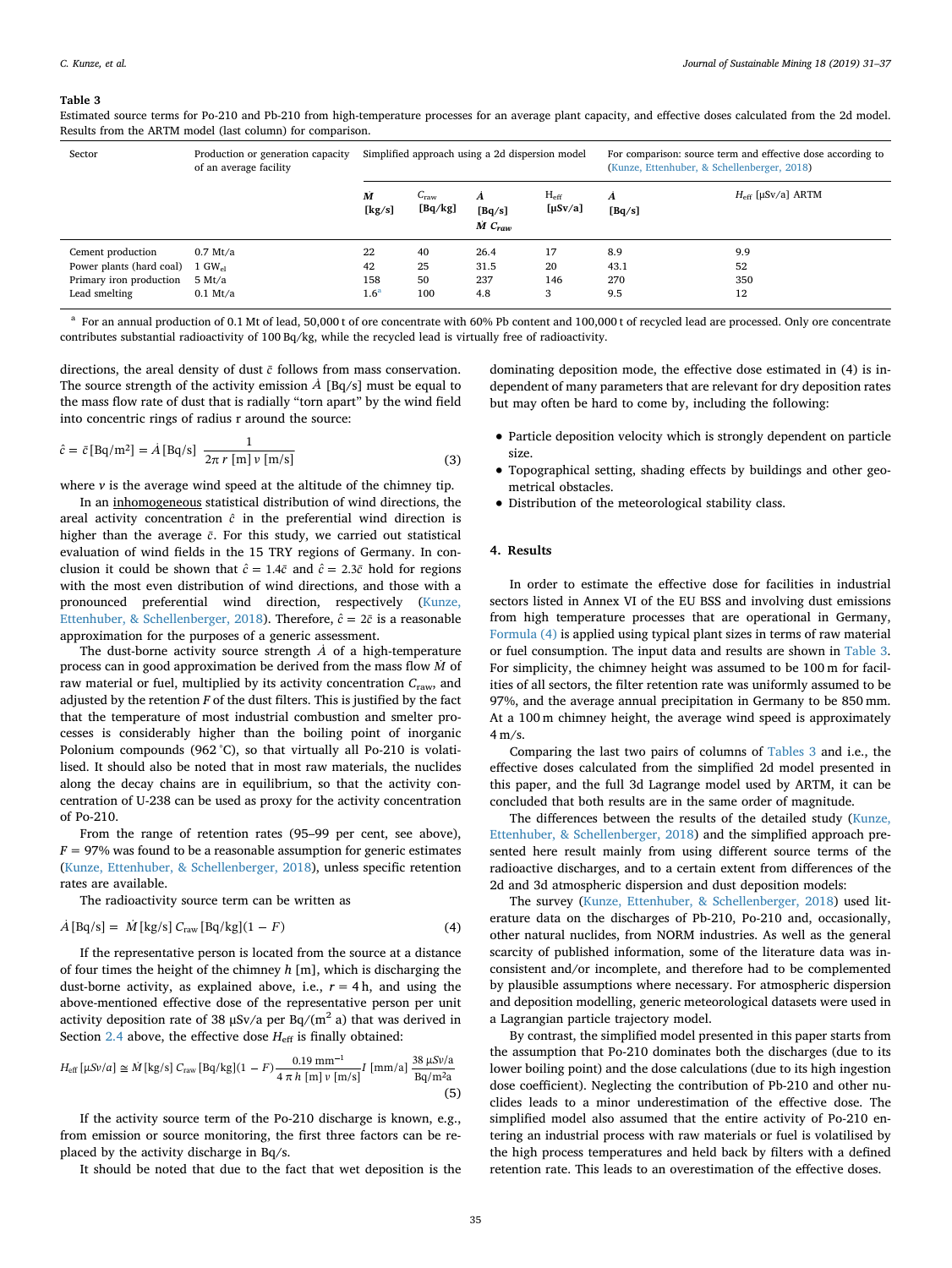Note that the dose model itself, linking the deposition rate of radionuclides in agricultural areas to the effective dose in the ingestion pathway, is the same in both approaches.

Sensitivity analyses of the results in [Table 3](#page-4-2) are necessary to cover a range of realistic dose estimates. They may include variations of the following parameters:

- Activity source strength  $\vec{A}$ : The figures for  $\vec{M}$  and  $C_{\text{raw}}$  of the base case shown in [Table 3](#page-4-2) may be increased by 50% each to reflect a realistic range of situations, both regarding production capacity and the activity concentration of the raw materials. The retention rate of the dust filters in the sectors discussed above that are commonly used in Germany typically varies between 95 and 99 per cent. The conservative assumption of 95 per cent would result in an increase by a factor of 2 compared to the base case of 97 per cent. A simultaneous increase of *M* and *C*raw by 50% each and a decrease of the filter retention from 97 to 95 per cent would result in a factor of 3.75 to be applied to the base case results in [Table 3](#page-4-2).
- The annual rainfall *<sup>I</sup>* may be increased by a factor of 1.5 to cover wet regions of German with annual precipitation of 1200–1300 mm, e.g., in parts of highly industrialised North Rhine Westphalia and the Upper Rhine Valley in Baden Württemberg [\(Federal Ministry of](#page-6-12) [the Environment, Nature Protection and Nuclear Safety, 2018\)](#page-6-12).
- While a minimum distance *<sup>r</sup>* of agricultural/horticultural areas of four times the chimney height *h* was found to be a realistic assumption for most industrial facilities, a conservative approach may suggest a shorter distance of twice the chimney height.

If all parameter variations described above are applied simultaneously, the results from [Table 3](#page-4-2) increase by a factor of 11.25. A summary of the results for the four industrial sectors considered above is shown in [Table 4:](#page-5-1)

[Table 4](#page-5-1) shows that even under very conservative assumptions the effective doses for the representative person resulting from the discharge of dust are relatively small, with the possible exception of raw iron production.

Other sources of uncertainty include, but may not be limited to, the following:

- Dry deposition (which in itself carries large uncertainties, such as deposition velocity that depends on particle size) is neglected by the 2d model presented in Section [4](#page-4-0). At larger distances from the source, the relative importance of dry deposition increases, as can be seen from [Fig. 2](#page-3-1).
- In wind fields with a pronounced preferential wind direction, the assumption  $\hat{c} = 2\bar{c}$  may not hold.

In summary, applying the uncertainties of all parameters to the dose estimate shows that the generic approach allows the effective dose to the order of magnitude to be determined. This is fully sufficient for the purpose set out in the introduction above, namely to generically identify industry sectors that may potentially subject to further regulatory control, and conversely single out, sectors that can be safely neglected from a radiation protection point of view.

#### <span id="page-5-0"></span>**5. Conclusions**

In order to estimate the effective dose incurred by the representative person caused by dust-borne emissions of natural radioactivity from high-temperature processes, a relatively simple and robust approach has been developed. It is based on the fact that wet deposition dominates the atmospheric transport in the proximity of a source, i.e., where the highest doses may be expected. Generic examples of four NORM industries listed in Annex VI of the EU BSS (cement production, coal fired power plants, primary iron production and lead smelting) are considered to demonstrate the application of the simplified approach. It was found that in a base case, which describes the average production capacity of a facility under typical meteorological prevailing in Germany, effective doses for any of the sectors considered do not significantly exceed 100 μSv/a or are even well below that mark. The contributions to the effective dose result mainly from dust deposition in agricultural and horticultural areas. Under very conservative assumptions for the source strength, the distance between source and impacted areas, and rainfall, the effective dose for raw iron production reaches values in the order of 1 mSv/a, while it remains well below 200 μSv/a for the other three sectors.

One of the reasons for the relatively low effective doses resulting from discharges of dust is the industry's compliance to strict regulatory limits on air-borne discharges, such as efficiency requirements of dust filters that were introduced into the regulatory framework independent of radio-ecological considerations.

These findings from the generic approach confirm the results of an earlier study ([Kunze, Ettenhuber, & Schellenberger, 2018](#page-6-1)) using a more comprehensive Lagrange trajectory model (ARTM) to describe atmospheric transport of dust-borne natural radionuclides. It must be noted that there are several parameters that may vary, leading to significant overall uncertainty of the model results. As can be seen from [Table 4](#page-5-1), the range of results varies by a factor of more than 10 if all input parameters are varied within their range of uncertainty.

Referring to the objective of the research, i.e., to provide guidance to lawmakers and the authorities on whether any of the sectors contained in Annex VI of the EU BSS should be included in a "White List" according to Art. 23 of the EU BSS, the results have shown that this is not warranted for any of the sectors considered above. In fact, this finding is reflected by the new German Radiation Protection Law of 2017 [\(Bundesgesetzblatt, 2017](#page-6-13)) that transposes the EU BSS into German law, and in the official Explanatory Notes on the Radiation Protection Law ([Deutscher Bundestag, 2017](#page-6-14)) stating that the exposure of members of the public to discharges from NORM activities are below the significance threshold that would warrant regulatory control.

It must be emphasised that the approach presented in this paper and in the more comprehensive study [\(Kunze, Ettenhuber, &](#page-6-1) [Schellenberger, 2018\)](#page-6-1) is generic and neither considers plant-specific nor site-specific conditions. Topographical or meteorological conditions that deviate significantly from the generic assumptions made above may lead to different results; detailed calculations are required for sitespecific considerations, such as permitting.

Finally, it should be noted that this study was prepared for NORM industries in Germany. Other conditions may prevail in other countries,

#### <span id="page-5-1"></span>**Table 4**

Parameter variations to cover a realistic range of effective doses

| Sector                                                                                    | Factor of conservative variation of parameters | Conservative estimate for $H_{\text{eff}}$ [µSv/a] |              |                          |
|-------------------------------------------------------------------------------------------|------------------------------------------------|----------------------------------------------------|--------------|--------------------------|
|                                                                                           | Source strength $\vec{A}$                      | Rainfall I                                         | Distance $r$ |                          |
| Cement production<br>Power plants (hard coal)<br>Primary iron production<br>Lead smelting | 3.75                                           | 1.5                                                | 0.5          | 183<br>221<br>1630<br>32 |